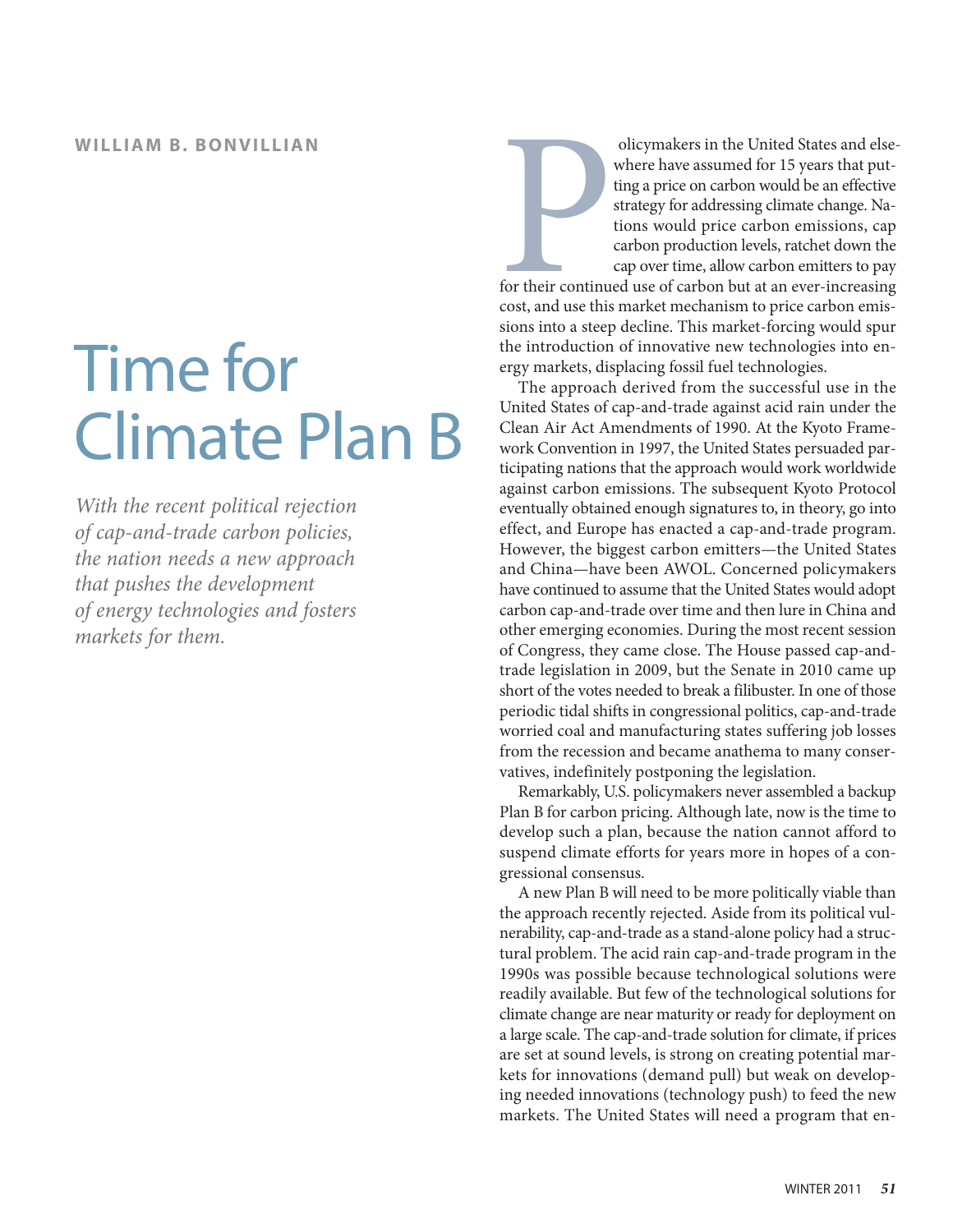R&D agencies should fast-forward their research agendas to develop technologies to a stage that can be cost-competitive at the outset of their market launch.

compasses technology push as well as new means for demand pull, supporting all the technology stages in between, from research through deployment.

#### **Problems in innovation**

To understand why needed technologies have been neglected, it is useful to consider the pattern of innovation in the United States more broadly. Take computers. There was nothing quite like computing before the advent of the computer, which opened up an entirely new economic sector. This is the U.S. way: A comparative advantage in innovation, painstakingly built since World War II, has operated largely at the frontier of innovation, fostering new sectors and new markets. The United States has not been good at incorporating innovation into complex, established sectors. The nation does biotech rather than health care services; it does not go back and innovate in entrenched sectors.

Energy is the poster child for this problem. It is a complex, established sector, reinforced by technological, economic, and political barriers that limit new entry. The first generation of new energy technologies will largely be secondary technologies: components in existing energy systems or platforms. For example, advanced batteries will be built for cars; enhanced geothermal energy will be part of utility systems. This means they will have to be cost-competitive at the moment they attempt to launch into established energy technology markets—a hard task for new technologies. In addition, they must scale up rapidly if they are to make a difference in an energy sector that constitutes more than 10% of the world economy. This profound price/scale problem is why "the moment of market launch" is as important as the traditional "valley of death" problem for new technologies entering established sectors such as energy.

The nation therefore must design a different kind of innovation system for new technologies entering the established energy sector. The system built for information technology assumed that new entrant technologies would be able to command a premium price because they offered a new functionality, then would drive down the production

cost curve over time. But because this will not work for largely component-based energy technologies, the nation's innovation system, which historically has been organized to focus on the "front end" of R&D, will also have to focus on the "back end" of demonstrations, test beds, and the creation of initial commercial markets for new energy technologies. Each will reinforce the other: A stronger back end will inform and improve front-end R&D and vice versa.

In moving ahead, building public and political support will be the key. Building such support may require casting some familiar ideas in new ways. For example, many people do not grasp the idea or importance of the changing climate; a Pew survey finds that only 35% of the public in 2009 viewed it as a "very serious problem," and 49% believed that either there is no global warming or it is created by natural causes. But the public does understand the global politics of oil and the economic and political damage it inflicts. The nation's 2008 oil trade deficit approached \$400 billion. People know that the relationship between oil supply and the two wars in the Middle East is not a coincidence. Energy security carries political resonance. It offers a potential political driver on the petroleum side of the energy economy, but what about the rest of the energy economy?

As nations such as China build major economic sectors around new energy technologies, the U.S. public is increasingly aware that there are competitive stakes attached to leadership of these new markets. After Japan missed leadership of the information technology innovation wave in the 1990s, its economy never quite recovered. Because the U.S. economy is organized around a comparative advantage at the innovation frontier, if it misses an innovation wave the results will be problematic. Expert observers anticipate that energy will be the center of the next major wave, yet the United States is starting to fall behind. For example, the United States developed solar photovoltaic technology but has less than 10% of the world market. It also developed key advances behind the lithium ion battery but is only now struggling to enter this market. China attracted \$34 billion in clean energy private investment in 2009, almost twice the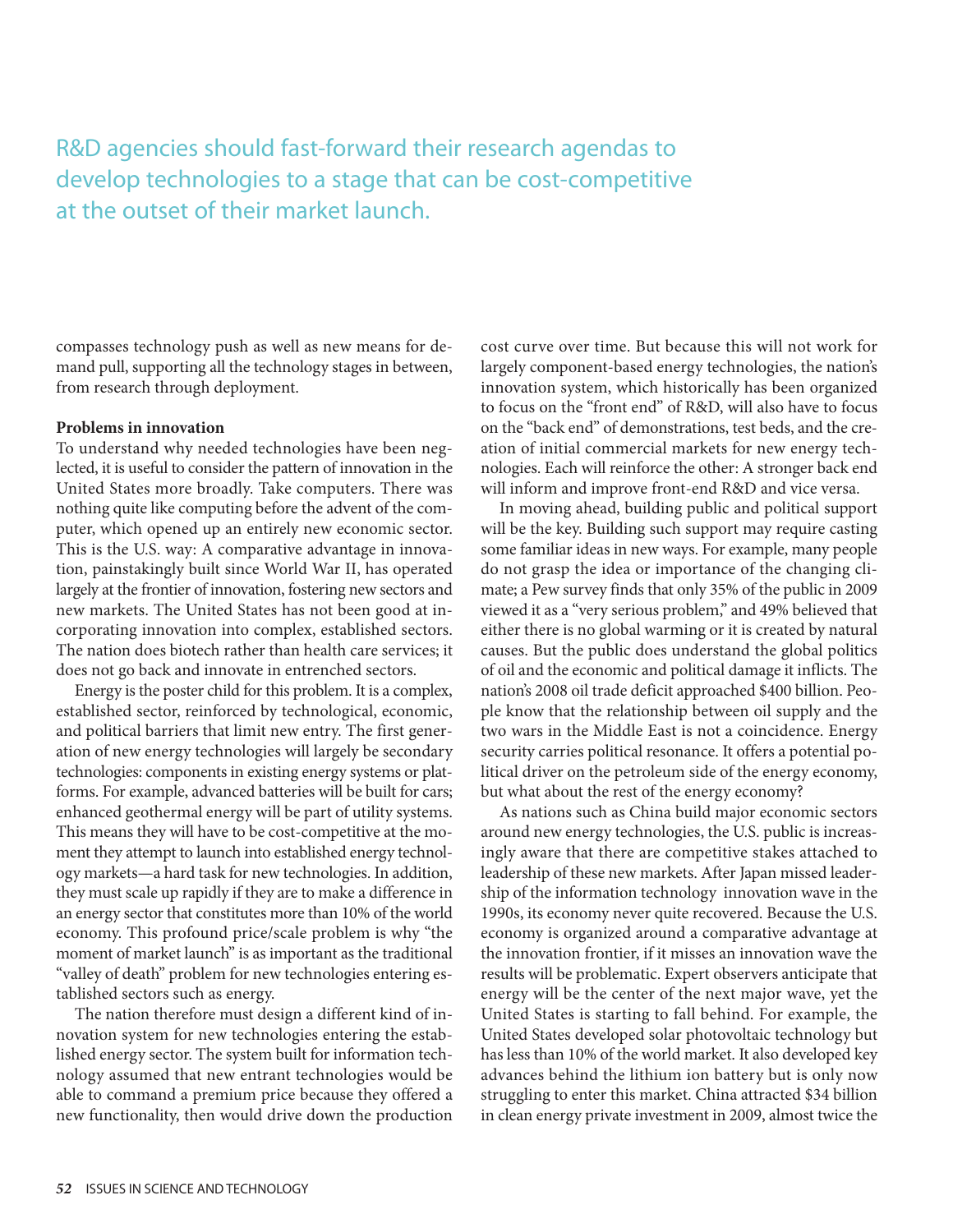U.S. level. The public relies on U.S. economic leadership; it will understand the consequences of ceding it.

Energy security and economic competitiveness are viable political drivers for progress on energy if they can be articulated to the public. What are the program elements they can drive?

#### **Strengthening the front end**

Although many studies have called for major new investments in energy R&D, funding is still not at robust levels. In 2007, federal investment was only about half its peak level of 1980. Private-sector R&D has similarly declined, and studies indicate that the energy industry invests less than 1% of annual revenues in R&D for new technology. This is far below the U.S. industry average and far below the 15 to 20% levels in the most innovative sectors such as semiconductors and pharmaceuticals. Although venture capital funding has grown significantly in energy technology (reaching \$3 billion before the recession), venture funding supports commercialization and is not a substitute for R&D. Low privatesector R&D dictates a larger initial public-sector R&D role. Seeing this, the Obama administration made a major investment in the 2010 federal budget in stimulus legislation in energy technologies. The Department of Energy (DOE) funded some \$5 billion in energy R&D and \$34 billion in technology implementation above baseline appropriation levels. However, that was a one-time spurt, and those levels have not continued in the 2011 budget. The additional funding was welcome, but it risks building up the energy technology enterprise and then pushing it off a funding cliff.

Although the R&D funding issues persist, there has been significant progress in the institutional organization of the federal energy R&D enterprise. The DOE has a history of developing and maintaining institutions in separated stovepipes of laboratories, basic research, and applied agencies. The technology handoffs between basic and applied agencies are few, and technologies transitioned into markets are fewer.

The DOE has been working to improve the connections among the stovepipes. Within the Office of Science's \$5 billion basic research program, 46 Energy Frontier Research Centers (EFRCs) have been created, providing \$3 million to \$5 million a year to competitively selected university and laboratory teams working on basic research problems, tied to advances in energy technologies. The DOE also is creating energy innovation hubs in areas such as solar, advanced nuclear, batteries, and buildings. Whereas EFRCs are searching for new opportunities in the basic research space, the hubs will work in areas of promise to push related advances at a larger scale and move them toward commercialization. Reflecting their scaling role, the three hubs budgeted so far will receive around \$20 million in annual funding. Both the EFRCs and the hubs will engage and build up new talent at universities and also connect lab and university teams to enhance lab productivity.

The third new DOE front-end innovation entity, the Advanced Research Projects Agency–Energy (ARPA-E), may prove the most interesting. The agency, which received \$400 million in stimulus funds, is modeled on the Defense Advanced Research Projects Agency (DARPA). It has adopted DARPA's "right-left" model of seeking particular technology advances on the right side of the innovation pipeline and then looking on the left side for revolutionary breakthroughs to get there. Its projects will aim at accelerating innovation, cutting technology costs and speeding ideas to proof of concept or prototype in three to five years. ARPA-E also is instituting DARPA's hybrid model of building groups of smaller companies and university researchers to ease technology transition and working to connect its emerging technologies with private-sector development customers. It is working in what it calls "the white space" of technology opportunities: higher-risk projects that could be transformational where little work previously has been undertaken. In addition, ARPA-E is working as a technology connector within the DOE, drawing on basic ideas from the Office of Science that could be accelerated and building ties with the Office of Energy Efficiency and Renewable Energy and other applied agencies to hand off the prototype and demonstration stages. Energy Secretary Steven Chu has argued that if just a few of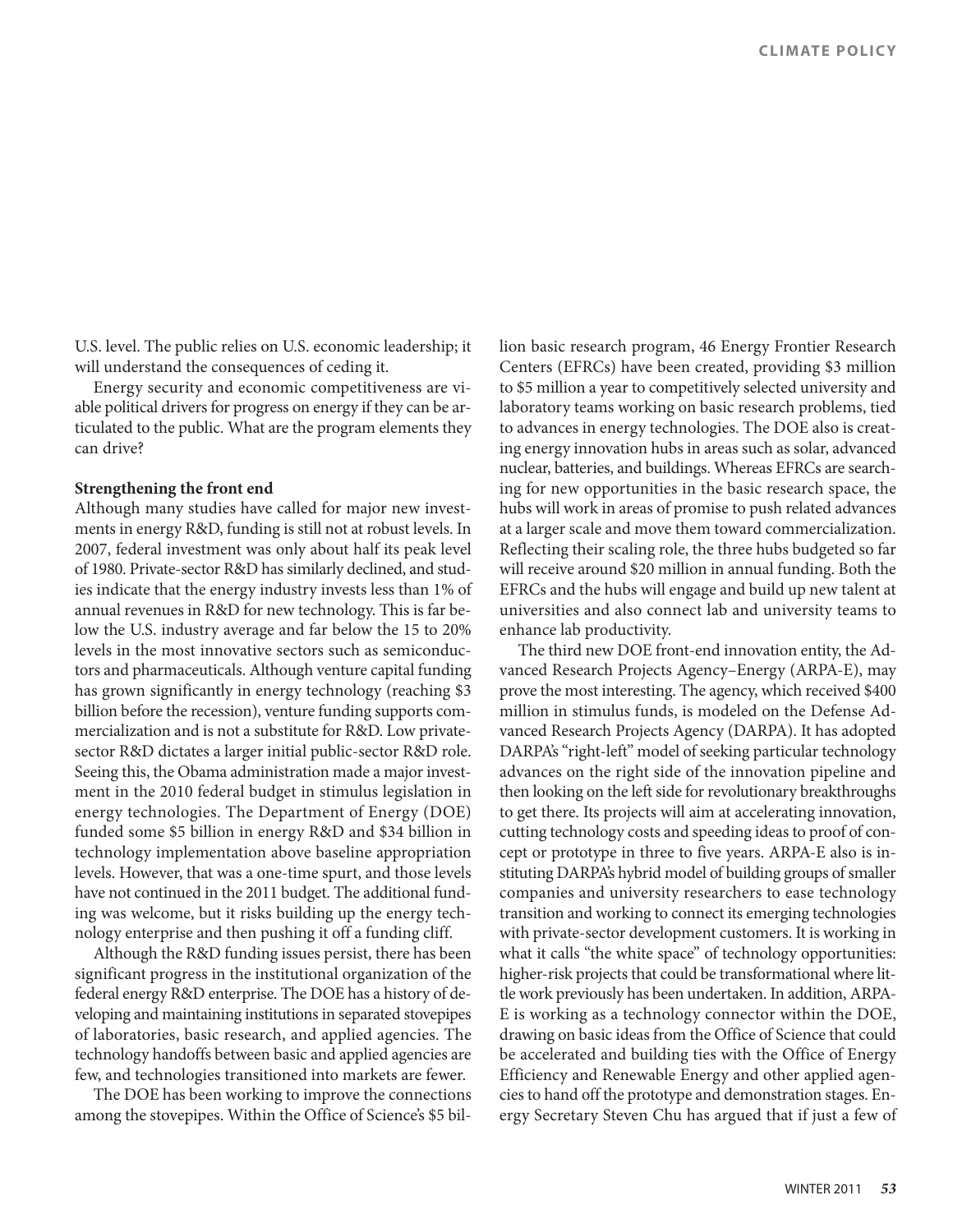ARPA-E's high-risk, high-reward projects are commercialized, the energy technology landscape could be transformed.

Although a recent President's Council of Advisors on Science and Technology (PCAST) report appropriately proposes further DOE stovepipe streamlining, efforts to date represent considerable progress in filling gaps on the federal side of the energy innovation system. After the 2010 stimulus funding runs out, however, DOE energy technology R&D will remain inadequately funded; current levels are about \$5 billion a year. When the federal government embarks on a major technology thrust [the Manhattan and Apollo projects, the Carter/Reagan defense buildup, and the recent Department of Defense (DOD) ballistic missile defense program are examples], it spends far more. These examples were more single-focus technology projects undertaken on a government contractor model. They were organizationally simpler than spurring the development of a range of new technologies in one of the economy's largest and most technically complex sectors, but their investment levels inform us of the scale needed for energy.

The nation is not going to be able to achieve an energy technology revolution on the cheap. President Obama's 2010 budget request for a \$15 billion–per– year energy technology program, premised on cap-and-trade auction revenues, which was dropped from his 2011 budget, appears to be on the right scale. But it would still be less than half of what the National Institutes of Health spends on R&D each year. Although the deficit-control focus of the new Congress may rule out a ramping up of funding in the immediate future, front-end energy R&D funding levels need to be revisited. Bundling smaller-scale steady revenue streams aligned to meet particular R&D sectoral needs (the PCAST report notes that a small 0.1 cent per kilowatt hour charge on utility bills yields \$4 billion a year) could be a new way to look at this problem.

But advances in energy technology will not be achieved simply by throwing more money at the problem; investments must be allied to a sounder innovation system. The new government entities designed to fill innovation gaps should be strengthened and made major recipients of this funding. ARPA-E was authorized to be a \$1 billion–per–year agency, but currently is far from that. Even if it reached that number, it would still be only a third the size of DARPA, and the nation's energy technology challenges are at least as daunting as those involving national security. The EFRCs and the research hubs should be at multiples of current funding levels, and other key DOE programs should be similarly increased.

The United States will also need to make a variety of adjustments in its R&D portfolio. For example, R&D agencies should seek and support technologies that may offer new functionality at the outset and so initially command a premium price. The goals of energy innovation have been societal not individual: An electric car is an improvement for energy security, not for the driver. If energy R&D included a focus on new functionality where possible, that might help turn the corner on consumer acceptance of energy technologies. Similarly, agencies should fast-forward their research agendas to develop technologies to a stage that can be cost-competitive at the outset of their market launch. For example, the DOE is now aiming its solar agenda at an installed cost of \$1 per kilowatt hour. If carbon pricing will not be available to induce new innovations into energy technology markets, R&D strategies will have to be adjusted accordingly to include these features.

In addition, the nation must move toward a true energy technology strategy. The DOE periodically issues such a document, but it is usually a list of projects the agency already is doing. A real strategy would be future-oriented and involve the key government players engaged in energy procurement and regulation, including the Environmental Protection Agency (EPA), DOD, Department of Agriculture (USDA), and Department of Housing and Urban Development (HUD). This effort also will require private-sector leadership from established and new energy firms, because new technologies must be adopted by the private sector. The strategy should lead over time to a public/private technology roadmap for energy R&D and implementation, updated frequently because the technology opportunities will shift as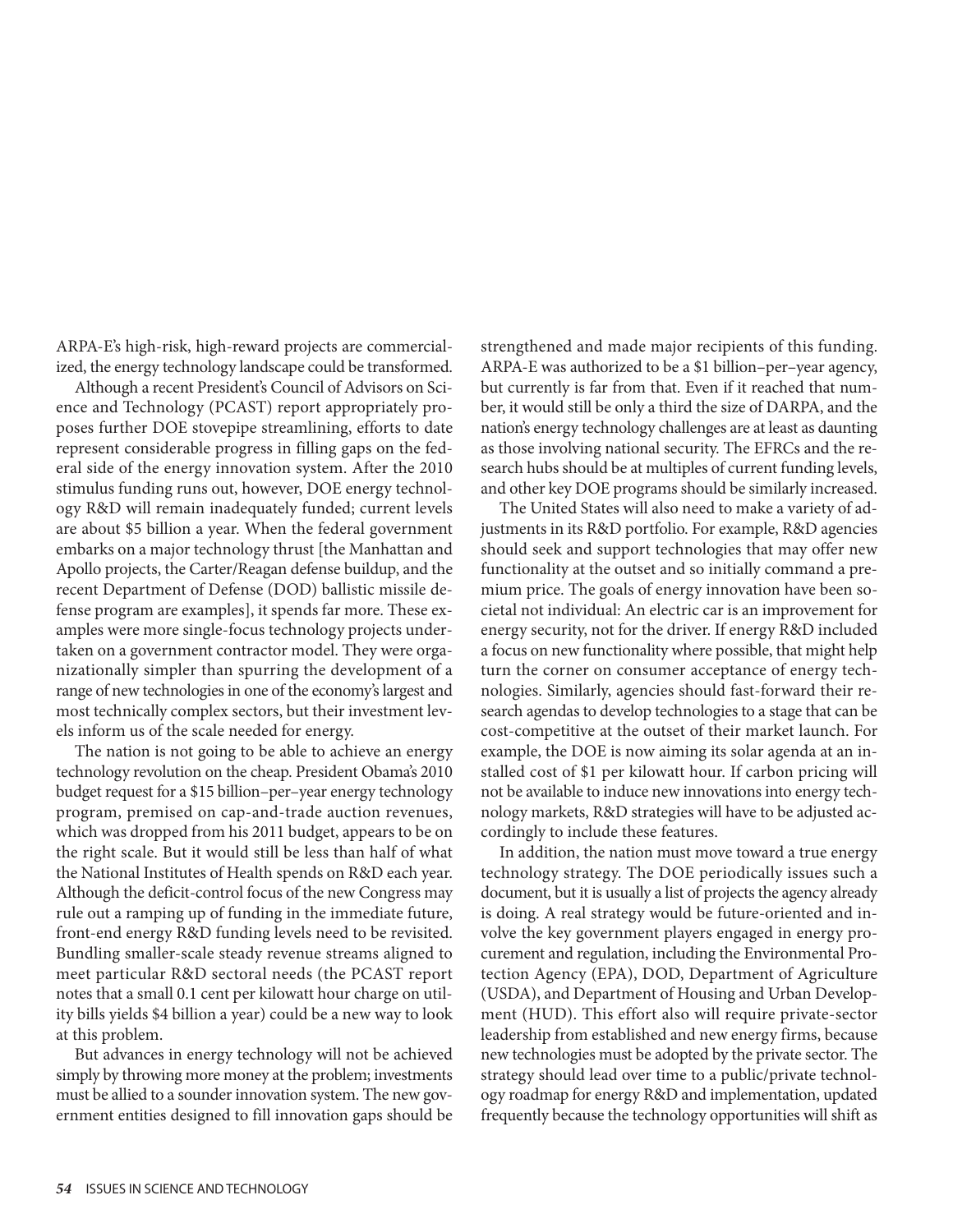advances occur and markets evolve.

#### **Beefing up the back end**

With improvements to the front end of the innovation system, new ways are needed to encourage the market entry of new energy technologies. To reemphasize, strengthening and ensuring better connections between front and back ends will bolster the performance of both. Areas for improving the back end of the system include:

*Financing, incentives, and subsidies.* The DOE has had a significant loan guarantee program since 2005 but did not issue loans until 2009. It has a mandate to "facilitate the introduction of new or significantly improved energy technologies with a high probability of commercial success in the marketplace." Although the program is aimed at helping move technologies past the initial commercialization barrier, the mandate's language builds in potential contradictions. It is limited to deployment-ready projects, so it excludes demonstrations, and the "high probability of commercial success" clause, perhaps due to the legacy of failed 1980s synfuels projects, significantly limits the risks that the program can take with innovative technologies. In addition, there is the complex definitional problem of determining what constitutes a "significantly improved" technology. By fall 2010, the loan program had committed to funding 19 projects worth some \$25 billion, from nuclear power to electric vehicles to renewable energy. However, it has disbursed only about \$9 billion across four of these commitments, and demand remains far higher than lending.

Problems have plagued the program in the past. The DOE's credit committee and the Office of Management and Budget have set stringent requirements that restrict the criteria for project approval to projects that are commercially creditworthy. The program's new leadership inherited a sizable task in reforming burdensome and time-consuming application forms, slow turnaround times, a shortage of personnel with expertise in project financing, and a lack of demonstrable, portfolio-wide lending goals and loan performance benchmarks. Loan guarantees with their requi-

site thresholds and cumbersome processes can be too costly for smaller firms and projects; additional, nimbler financing vehicles should also be available. Recognizing the problems, the energy committees in the House and Senate have proposed legislation for a Clean Energy Deployment Administration—a "green bank"—that would have authority to overcome some of these hurdles. Consideration should be given to making this institution a self-financing, separate government corporation with a range of tools, a wider risk portfolio, authority to support commercial-scale demonstration projects, and protection from congressional vagaries.

Arrays of tax incentives are available to consumers, businesses, builders, and manufacturers for efficient homes, appliances, vehicles, and power systems. Fossil fuels continue to receive the lion's share of energy tax subsidies, and corn ethanol receives tax benefits and exemption from fuel taxes. The efficiency of existing tax incentives should be examined and steps taken to rationalize them according to a hierarchy ranging from high-carbon to low-carbon technologies. The tax savings from the former could help support the latter. Layered incentives that offer additional benefits for the next stages of efficiency gains could speed new technology deployment.

*Government procurement.* The DOD has long played a central role in implementing new technology, funding the research, development, demonstrations, test beds, and initial markets for many of the most important innovation waves, including aviation, electronics, nuclear power, space, computing, and the Internet. DOD historically has supported technology development only if it fits its direct mission, but there are signals that energy fits within this restriction. Energy needs the DOD's historic innovation function.

The DOD increasingly sees its energy dependence as a strategic vulnerability; if a major oil-supply nation goes down, the military can suffer operational problems. The department also knows that the nation's oil dependence forces it to maintain highly vulnerable lines of communication to the Mideast; military leaders have estimated that from onethird to one-half of the DOD's expenditures are aimed at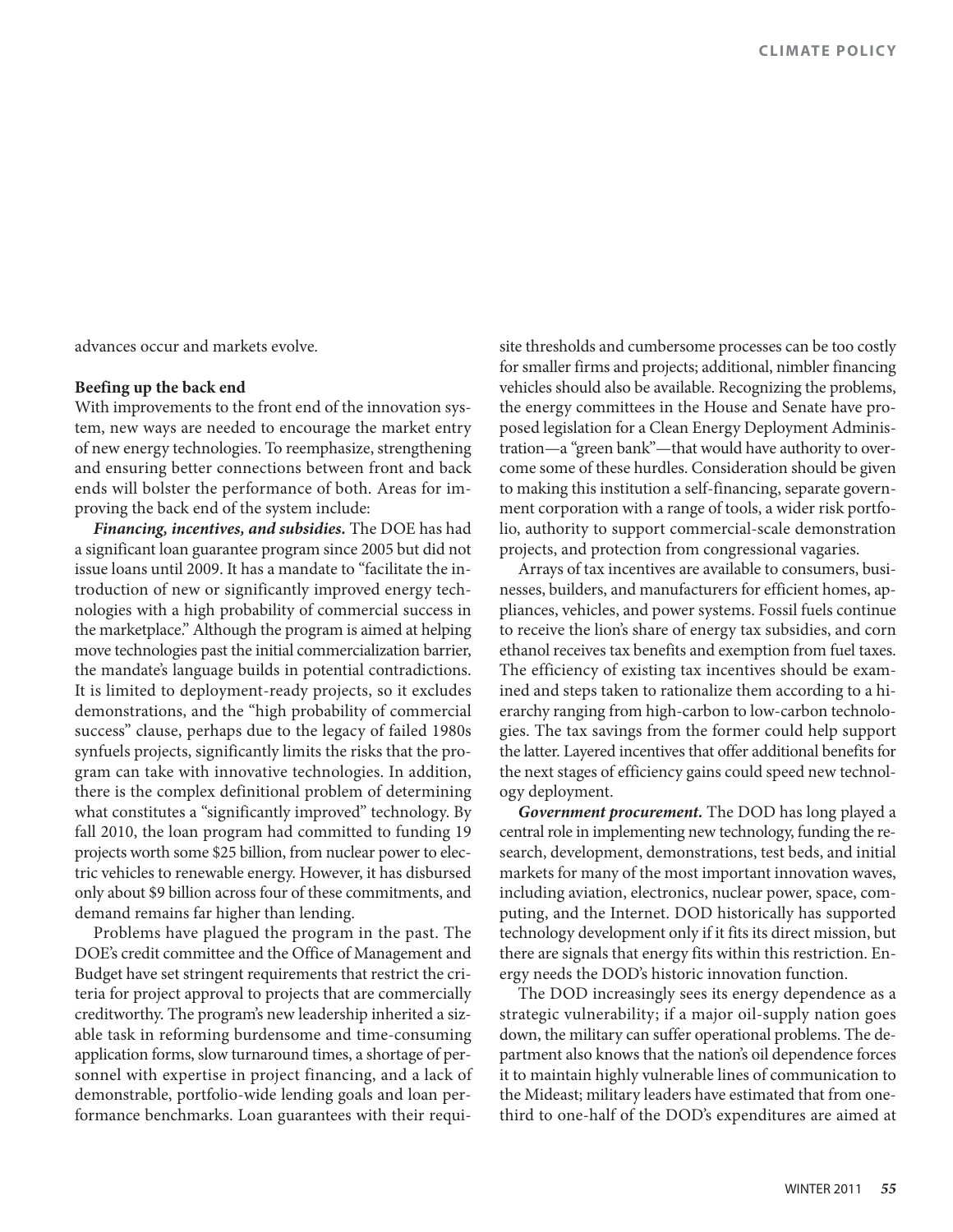## Local governments control building standards, but federal model codes could be tested and developed for localities to consider implementing.

ensuring the nation's global oil supply. Aside from its strategic energy concerns, the DOD faces significant tactical problems as well. The widely seen images in September 2010 of burning Army oil trucks in Pakistan illustrate this vulnerability. The Army's dependence on oil forces it to maintain systems of convoys and fixed strong points for constant oil resupply, which expose its troops and counteract the tactical flexibly and mobility it needs to succeed in asymmetric conflicts. Moreover, the DOD has significant facilities cost problems. It controls the largest block of buildings in the nation, in every kind of geographic and climatic area. In a period of cost cutting, improving the military's energy efficiency at its 507 installations, in its 300,000 buildings, and for its 160,000 nontactical vehicles translates to cost savings. The DOD therefore set a very aggressive energy savings requirement—a 34% greenhouse gas reduction for its facilities by 2020—under Presidential Executive Order 13514.

Every year, the DOD receives approximately \$20 billion in military construction appropriations for facilities construction and renovation. If the DOD would apply sound efficiency standards for buildings and equipment to its funding stream, it could leverage a major initial market for new technologies. Buildings represent some 40% of U.S. carbon emissions, yet the construction sector is highly diversified and fragmented, dominated by small firms that undertake little R&D and are slow to implement innovations until their reliability and cost are fully demonstrated. If the DOD used its military construction revenue stream to boost innovation in the building sector, it would be an early beneficiary, and this could provide a significant test bed and initial market for new energy technologies in general. Although the DOD has begun an interesting test bed for new building energy technologies, building demonstrations are a big innovation gap, and this program should be ramped up.

The DOD is not the only federal agency that could leverage existing funding streams to support an energy shift on the back end. USDA, which funds biofuels R&D, could expand its support system to assist farmers in raising new cellulosic biofuel crops, and its rural development role could aid

the entry of energy-efficient technologies. The General Services Administration, which operates federal, nonmilitary buildings and facilities, and the Departments of HUD, Interior, and Transportation are other agencies with funding streams that could play a role in energy efficiency and introducing new energy technologies.

*Regulatory authority and standards.* Regulatory authorities already have powers to drive significant energy savings and carbon reductions. They represent traditional commandand-control regulation, less economically efficient than a carbon pricing system, but their effect could be significant.

As a result of the U.S. Supreme Court decision in *Massachusetts v. EPA*, the EPA found that greenhouse gas emissions endanger public health and welfare under the Clean Air Act and has implemented new regulations. The first round focused on vehicles. The EPA and the National Highway Traffic Safety Administration in May 2010 issued new standards for fuel economy and greenhouse gas emissions for passenger cars and light-duty trucks requiring 35.5 miles per gallon for model years 2012–2016. The agencies estimate that this regulation will save 960 million metric tons (mmt) of greenhouse gas emissions and 1.8 billion barrels of oil over the life of the vehicles covered by the program. In September 2010, the agencies began rulemaking for lightduty vehicles for model years after 2017, and in the following month they began the first program to reduce greenhouse gas emissions and improve fuel economy for mediumand heavy-duty trucks, supported by the major auto and truck manufacturers.

Under the Clean Air Act, the EPA may be considering new regulations to impose "best available control technology" on "stationary sources," including coal-fired utility plants and large industries,. Members of Congress from coal states are poised to battle this effort if it imposes carbon capture and sequestration requirements, although the Obama administration has vowed to stave off such efforts.

Apart from the EPA, the DOE has efficiency standard–setting authority over a vast array of appliances. Proponents argue that these standards are important cornerstones of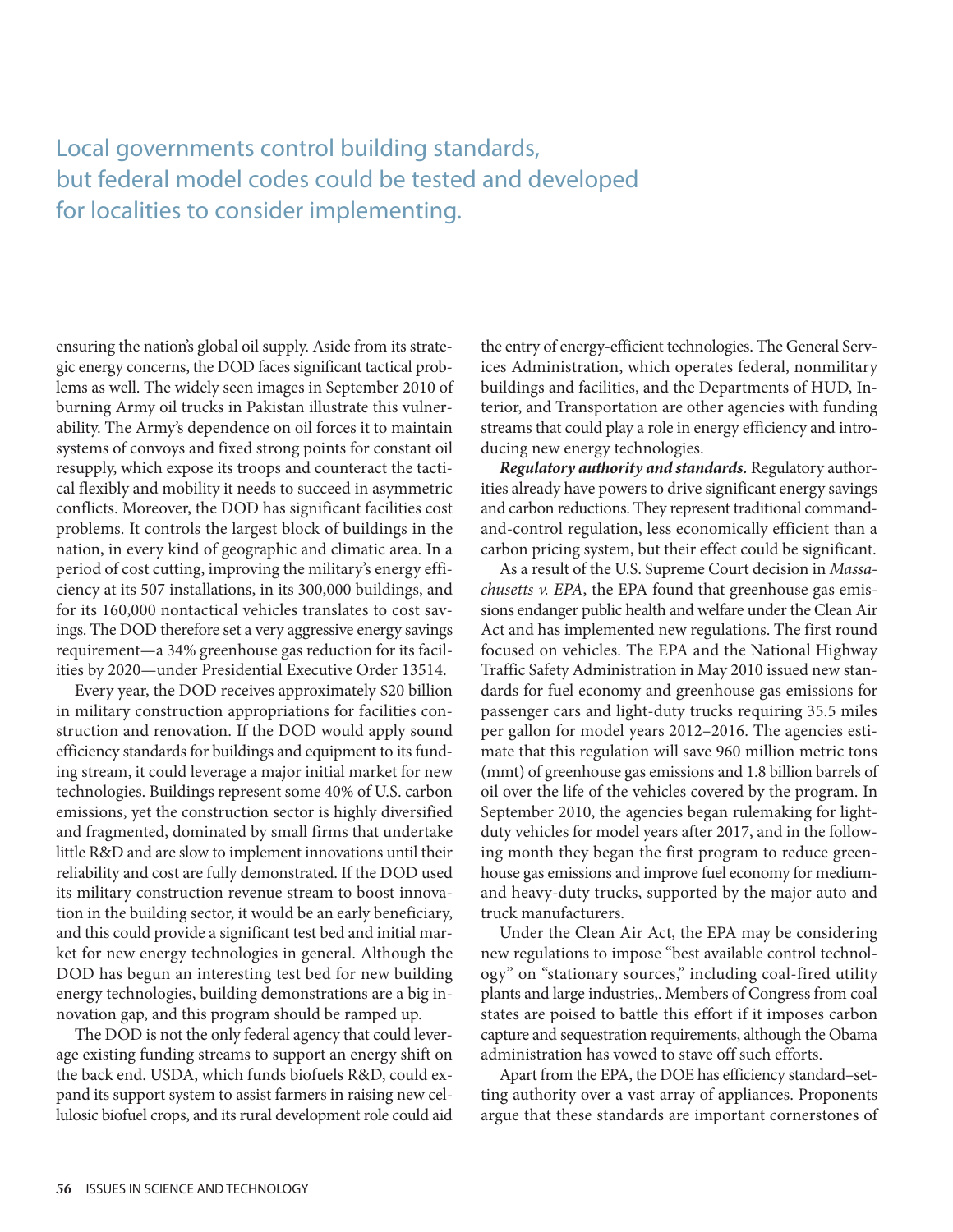U.S. energy efficiency, and the potential savings from new standards being introduced between 2009 and 2013 could result in carbon reductions equivalent to 63 large coal-fired plants. Standards exist for most residential appliances, and updated standards are pending for nearly all of them. The 2007 energy act in effect barred incandescent lighting as of 2012, and standards are pending for a wide range of lighting products.

Local governments control building standards, but federal model codes could be tested and developed for localities to consider implementing; if Congress agreed, over time these could be turned into minimum energy-efficiency standards. Utility regulation is a state responsibility, but standards to enable the smart grid, which may encourage the adoption of an energy services as opposed to an energy consumption model for utilities, could be promoted by the federal government. Energy efficiency is the cheapest way toward progress and offers direct savings benefits to consumers. The feds need to promote a utility energy services model that rewards energy efficiency, not power sales, coupled with new financing tools to help consumers to achieve these savings.

*Regional "nation-size" markets.* The federal government is not the only actor. There are regional economies the size of major nations that could be sources for advance. California's Global Warming Solutions Act requires significant carbon reductions by 2020 from a cap-and-trade program that covers large industrial sources initially, limiting their output to 147 mmt. The legislation eventually will cover transport, setting a low carbon fuel standard of 15 mmt from ethanol and biodiesel efforts and a 33% renewal portfolio standard (21 mmt). In addition to its climate initiatives, California has led in state clean energy regulatory efforts, switching its utilities to an energy services model. California's initiatives could be integrated with the efforts of the Western Climate Initiative, which was started by states and provinces along the western rim of North America to combat climate change caused by global warming, independent of their national governments.

In the northeastern United States, 10 states have joined in the Regional Greenhouse Gas Initiative. Its cap-and-trade program covers solely the power sector and provides it generous allowances, so it is less stringent than the climate bill passed by the U.S. House. But it represents another source of regional climate innovation, and the Northeast is spawning its own competitive clusters of new energy companies. Some 20 states have been contemplating their own climate initiatives. In general, encouraging state regulators to adopt an energy services model for their utilities would enable efficiencies.

The Electrification Coalition has proposed another federalism approach in supporting electric vehicles to achieve energy security goals. Because current electric vehicle ranges are best for small nations, such as Denmark and Israel, the coalition began by contemplating whether there were Denmark-sized markets in the United States that could support electric vehicles. It has supported bipartisan legislation in the House and the Senate under which metropolitan areas would compete for a multibillion-dollar pot of federal funds by designing and backing the optimal charging infrastructure, promotion, and support systems for electric vehicles. This competitive federalism, relying on and promoting regional leadership, could be another way to press energy progress. In July 2010, the Senate Energy Committee approved a bill on a 19 to 4 vote. The legislation's ultimate passage remains uncertain, but the effort suggests that progress on a competitive federalist model is possible.

*Public-goods investments.* Governments have long invested in public goods, particularly where there is a market failure. For example, the federal government spends some \$60 billion annually on public infrastructure, such as road, transit, and water projects; far more on defense systems; and billions on public health and vaccines. There are significant arguments that a public-goods rationale should apply for large-scale energy infrastructure; an improved loan guarantee program discussed above could be a facilitator.

The energy infrastructure list would include carbon capture and sequestration systems for coal-fired utilities. The United States has approximately 1,500 such coal plants at